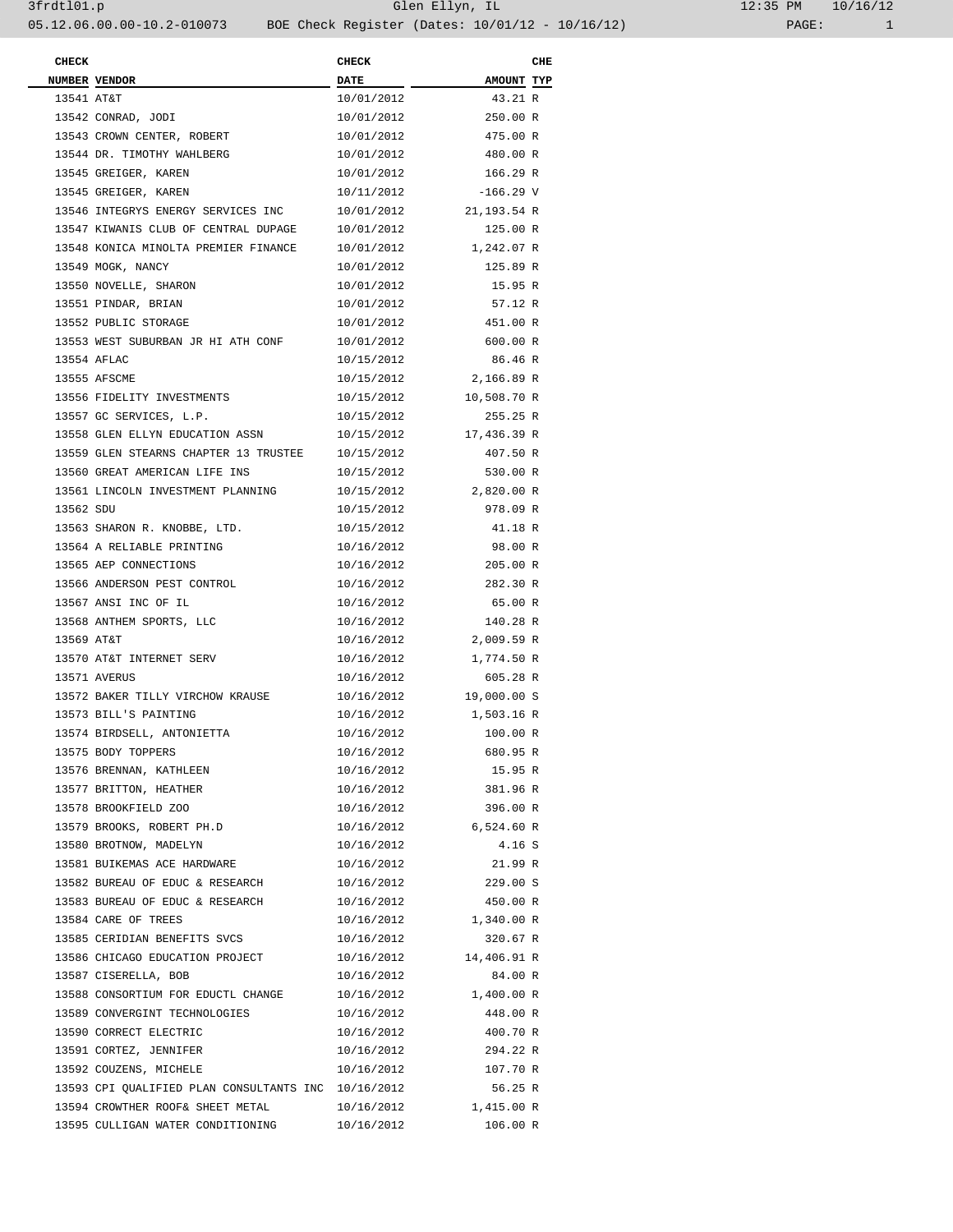| 12:35 PM |       | 10/16/12 |
|----------|-------|----------|
|          | PAGE: |          |

| <b>CHECK</b> |                                                                 | <b>CHECK</b> |                        | CHE |
|--------------|-----------------------------------------------------------------|--------------|------------------------|-----|
|              | <b>NUMBER VENDOR</b>                                            | <b>DATE</b>  | AMOUNT TYP             |     |
|              | 13596 DAILY HERALD                                              | 10/16/2012   | 30.00 R                |     |
|              | 13597 DAILY HERALD                                              | 10/16/2012   | 36.80 R                |     |
|              | 13598 DEMCO                                                     | 10/16/2012   | 205.90 R               |     |
|              | 13599 DIVERSIFIED OFFICE CLEANING SERV IN 10/16/2012            |              | 1,270.00 R             |     |
|              | 13600 DOMINICAN UNIVERSITY                                      | 10/16/2012   | 130.00 R               |     |
|              | 13601 DUPAGE SECURITY SOLUTIONS INC 10/16/2012                  |              | 149.00 R               |     |
| 13602 EAI    |                                                                 | 10/16/2012   | 870.67 R               |     |
|              | 13603 EARTHWERKS LAND IMPROVEMENT & DEVEL 10/16/2012 3,900.00 R |              |                        |     |
|              | 13604 ELIM CHRISTIAN SERVICES                                   | 10/16/2012   | 5,122.40 R             |     |
|              | 13605 FGM ARCHITECTS-ENGINEERS                                  | 10/16/2012   | 34,458.96 R            |     |
|              | 13606 FRANCZEK RADELET & ROSE                                   | 10/16/2012   | 415.96 R               |     |
|              | 13607 GIMMEES                                                   |              | 10/16/2012 5,575.28 R  |     |
|              | 13608 GLENOAKS THERAPEUTIC DAY SCHL                             | 10/16/2012   | 6,245.49 R             |     |
|              | 13609 GRAINGER INC, W W                                         | 10/16/2012   | 17.87 R                |     |
|              | 13610 GRIEGER, KAREN                                            | 10/16/2012   | 166.29 R               |     |
|              | 13611 HANDWRITING WITHOUT TEARS                                 | 10/16/2012   | 121.00 R               |     |
|              | 13612 HEINEMANN                                                 | 10/16/2012   | 28,455.17 R            |     |
|              | 13613 HOLIAN INSULATION CO                                      | 10/16/2012   | 731.75 R               |     |
|              | 13614 HOUGHTON MIFFLING RECEIVABLES CO LL 10/16/2012            |              | 863.66 R               |     |
|              | 13615 KONICA MINOLTA BUSINESS SOLUTIONS 10/16/2012              |              | 792.75 R               |     |
|              | 13616 L. PEARSON INC 59947                                      | 10/16/2012   | 134.99 R               |     |
|              | 13617 LAKESHORE LEARNING MATERIALS                              | 10/16/2012   | 228.85 R               |     |
|              | 13618 LAZEL                                                     | 10/16/2012   | 6,754.80 R             |     |
|              | 13619 LEWIS, KELLY                                              | 10/16/2012   | 45.49 R                |     |
|              | 13620 LITTLE FRIENDS INC                                        | 10/16/2012   | 5,223.96 R             |     |
|              | 13621 MACNEAL SCHOOL                                            | 10/16/2012   | 3,822.42 R             |     |
|              | 13622 MAGANA, VERONICA                                          | 10/16/2012   | 51.07 R                |     |
|              | 13623 MAIL N STUFF                                              | 10/16/2012   | 494.73 R               |     |
|              | 13624 MARQUARDT SCHOOL DISTRICT 15                              |              | 10/16/2012 62,940.76 R |     |
|              | 13625 MCGRAW-HILL COMPANIES                                     | 10/16/2012   | 5,163.72 R             |     |
|              | 13626 MOON, LISA                                                | 10/16/2012   | 109.00 R               |     |
|              | 13627 NCSM MEMBER & CONFERENCE SERVICES 10/16/2012              |              | 625.00 R               |     |
|              | 13628 NORTHERN ILLINOIS GAS                                     | 10/16/2012   | 978.54 R               |     |
|              | 13629 OCZKOWICZ, BARBARA                                        | 10/16/2012   | 20.98 R                |     |
|              | 13630 PAYNE, DAWN                                               | 10/16/2012   | 20.12R                 |     |
|              | 13631 PRO-ED                                                    | 10/16/2012   | 302.50 R               |     |
|              | 13632 RANDALL INDUSTRIES                                        | 10/16/2012   | 230.50 R               |     |
|              | 13633 RBS ACTIVEWEAR                                            | 10/16/2012   | 122.80 R               |     |
|              | 13634 REALLY GOOD STUFF INC                                     | 10/16/2012   | 100.75 R               |     |
|              | 13635 ROSCOE CO                                                 | 10/16/2012   | 556.95 R               |     |
|              | 13636 SCHOLASTIC INC                                            | 10/16/2012   | 266.96 R               |     |
|              | 13637 SCHOLASTIC MAGAZINES                                      | 10/16/2012   | 693.75 R               |     |
|              | 13638 SEAL OF ILLINOIS                                          | 10/16/2012   | 3,648.78 R             |     |
|              | 13639 SECRETARY OF STATE INDEX DEPT                             | 10/16/2012   | 20.00 R                |     |
|              | 13640 SIMPLEX TIME RECORDER CO                                  | 10/16/2012   | 2,006.66 R             |     |
|              | 13641 SIMS RECYCLING                                            | 10/16/2012   | 123.75 R               |     |
|              | 13642 SLATER, STACY                                             | 10/16/2012   | 1,290.40 R             |     |
|              | 13643 SOARING EAGLE ACADEMY                                     | 10/16/2012   | 13,375.80 R            |     |
|              | 13644 SOUND INC                                                 | 10/16/2012   | 7,932.54 R             |     |
|              | 13645 SPORT COURT MIDWEST                                       | 10/16/2012   | 1,772.00 R             |     |
|              | 13646 SUBURBAN LIFE PUBLICATIONS                                | 10/16/2012   | 108.85 R               |     |
|              | 13647 THERDAT                                                   | 10/16/2012   | 47.00 R                |     |
|              | 13648 UNITED RADIO COMMUNICATIONS                               | 10/16/2012   | 384.00 R               |     |
|              | 13649 UNITED STATES POSTAL SERVICE                              | 10/16/2012   | 3,000.00 R             |     |
|              | 13650 UNIVERSITY OF OREGON                                      | 10/16/2012   | 200.00 R               |     |
|              | 13651 UPSTART                                                   | 10/16/2012   | 32.50 R                |     |
|              |                                                                 |              |                        |     |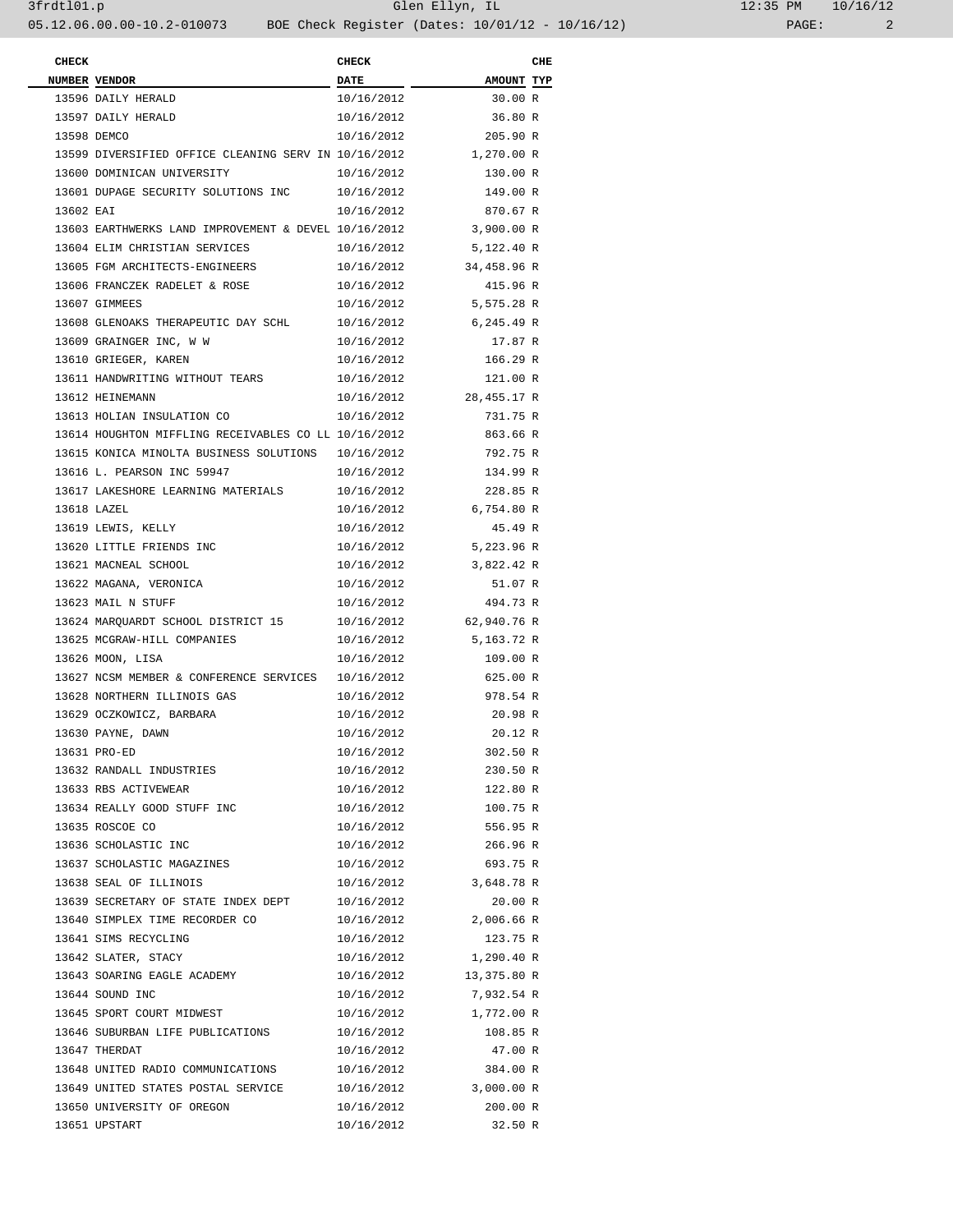| <b>CHECK</b>       |                                        | <b>CHECK</b> |              | CHE |
|--------------------|----------------------------------------|--------------|--------------|-----|
|                    | <b>NUMBER VENDOR</b>                   | <b>DATE</b>  | AMOUNT TYP   |     |
|                    | 13652 US BANCORP EOUIPMENT FINANCE INC | 10/16/2012   | 5,138.46 R   |     |
|                    | 13653 VERIZON WIRELESS                 | 10/16/2012   | 1,121.39 S   |     |
|                    | 13654 VILLA PARK OFFICE EOUIP INC      | 10/16/2012   | 483.50 R     |     |
|                    | 13655 VILLAGE OF GLEN ELLYN            | 10/16/2012   | 3,131.70 R   |     |
|                    | 13656 WASTE MANAGEMENT WEST            | 10/16/2012   | 3,026.24 R   |     |
|                    | 13657 WILLIAMS, LOY                    | 10/16/2012   | 3,150.00 R   |     |
|                    | 13658 WILSON LANGUAGE TRAINING CORP    | 10/16/2012   | 147.40 R     |     |
|                    | 13659 WOODBINE HOUSE                   | 10/16/2012   | 112.92 R     |     |
|                    | 201200167 EDUCATIONAL BENEFIT COOP     | 10/01/2012   | 408,989.67 W |     |
|                    | 201200168 AXA EQUITABLE LIFE INS CO    | 10/15/2012   | 17,251.29 W  |     |
|                    | 201200169 CERIDIAN BENEFITS SVCS       | 10/15/2012   | 5,466.29 W   |     |
|                    | 201200171 ILLINOIS DEPT OF REVENUE     | 10/15/2012   | 46,652.78 W  |     |
|                    | 201200172 INTERNAL REV SERVICE         | 10/15/2012   | 177,662.97 W |     |
| 201200173 T H I S  |                                        | 10/15/2012   | 15,007.46 W  |     |
|                    | 201200174 TEACHERS RETIREMENT SYSTEM   | 10/15/2012   | 94,801.06 W  |     |
|                    | 201200175 V A L I C                    | 10/15/2012   | 4,565.33 W   |     |
|                    | 201200177 ILLINOIS DEPT OF REVENUE     | 10/15/2012   | 376.52 W     |     |
|                    | 201200178 INTERNAL REV SERVICE         | 10/15/2012   | 2,114.70 W   |     |
| 201200179 REV TRAK |                                        | 10/12/2012   | 1,624.39 W   |     |
| 201200180 T H I S  |                                        | 10/12/2012   | 500.00 W     |     |
|                    | 201200181 EFLEX GROUP                  | 10/15/2012   | 438.84 W     |     |
|                    | 201200182 EFLEX GROUP                  | 10/15/2012   | 21,000.00 W  |     |
|                    |                                        |              |              |     |

Totals for checks 1,140,309.19